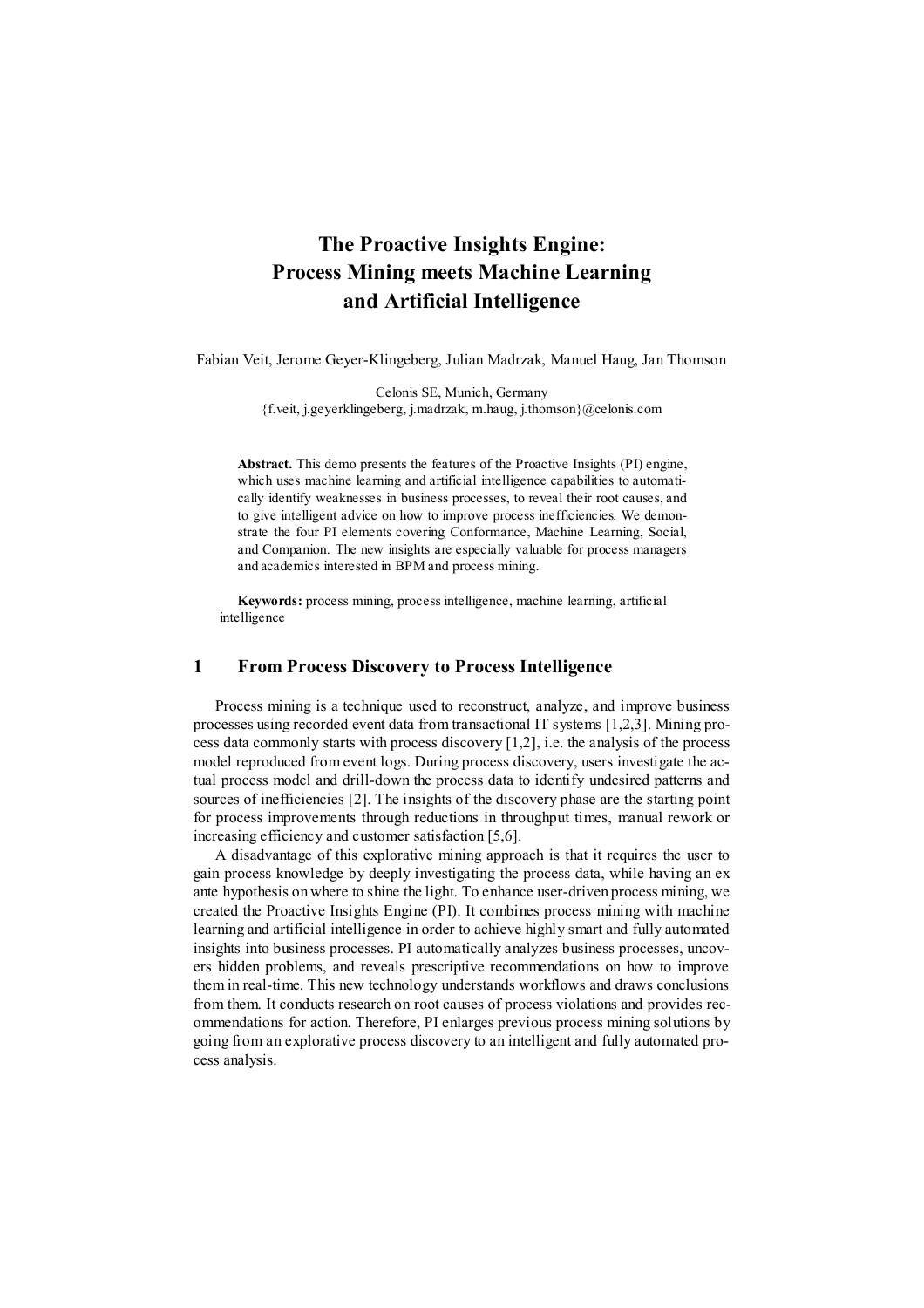PI consists of the following four components:

**PI Conformance** compares the actual 'as-is' process with the documented 'to-be' process. It automatically identifies the highest priority issues and their root causes, which allows users to take immediate action. Therefore, PI Conformance extends the many existing applications for conformance checking, as it automatically reveals a list of process violations, drills them down to their root causes, and makes intelligent suggestions for how to fix them. The software develops these recommendations based on the process data, adapts and continuously improves these recommendations as more data is being processed.

**PI Machine Learning** integrates advanced statistical analyses and machine learning algorithms natively into Celonis. The application fully supports R-scripting language. This allows the user to run advanced prediction techniques directly in Celonis. Historic process data and the findings of process discovery serve as an input to create predictions of the future. For example, users can proactively monitor process performance by evaluating how ongoing cases will flow through the process until their completion

**PI Social** adds the social aspect of processes to Celonis. PI Social maps process data to different teams and organizations to show how they interact with each other. It identifies critical roles within the process, workload imbalances, and other team inefficiencies. The visualization of the network of social process interactions uncovers issues in organizational structures and the interactions among people involved in the process.

**PI Companion** integrates Celonis into business management systems. It acts as a 'process advisor' and identifies recommendations at the time when critical business decisions are made. This allows process analysis while the process is being executed, rather than analyzing processes after their completion. The new add-on interacts with SAP systems and supports decisions by using relevant data from historical transactions. For example, users can check which vendor had the fastest delivery record in the last month or analyze customers' payment behavior for well-grounded decisions on payment terms.

#### **2 Case study**

For the case study, we apply the new PI features on a demo data set for the Purchaseto-Pay (P2P) process. The demo data covers 279,000 purchase order items.

After loading the predesigned to-be process model, the conformance checker scans the actual process, shows conformance history, key statistics about conformance, and a list of violations sorted by their frequency. Figure 1 illustrates that 57% of the cases are compliant with the target process model. PI detects 15 process violations. From the KPIs shown in the middle of Figure 1, we can see that the average throughput time of non-compliant cases is 31.1, which is higher than the 29 days that compliant cases need to go through the process. Further user-specific KPIs can be added using the integrated formula editor. Moreover, the list at the bottom of Figure 1 reveals that in 14% of the cases, the price of a purchase order is changed, which is a frequent source of manual rework. In 7% of the cases, the process starts with the scan of the invoice and not with

2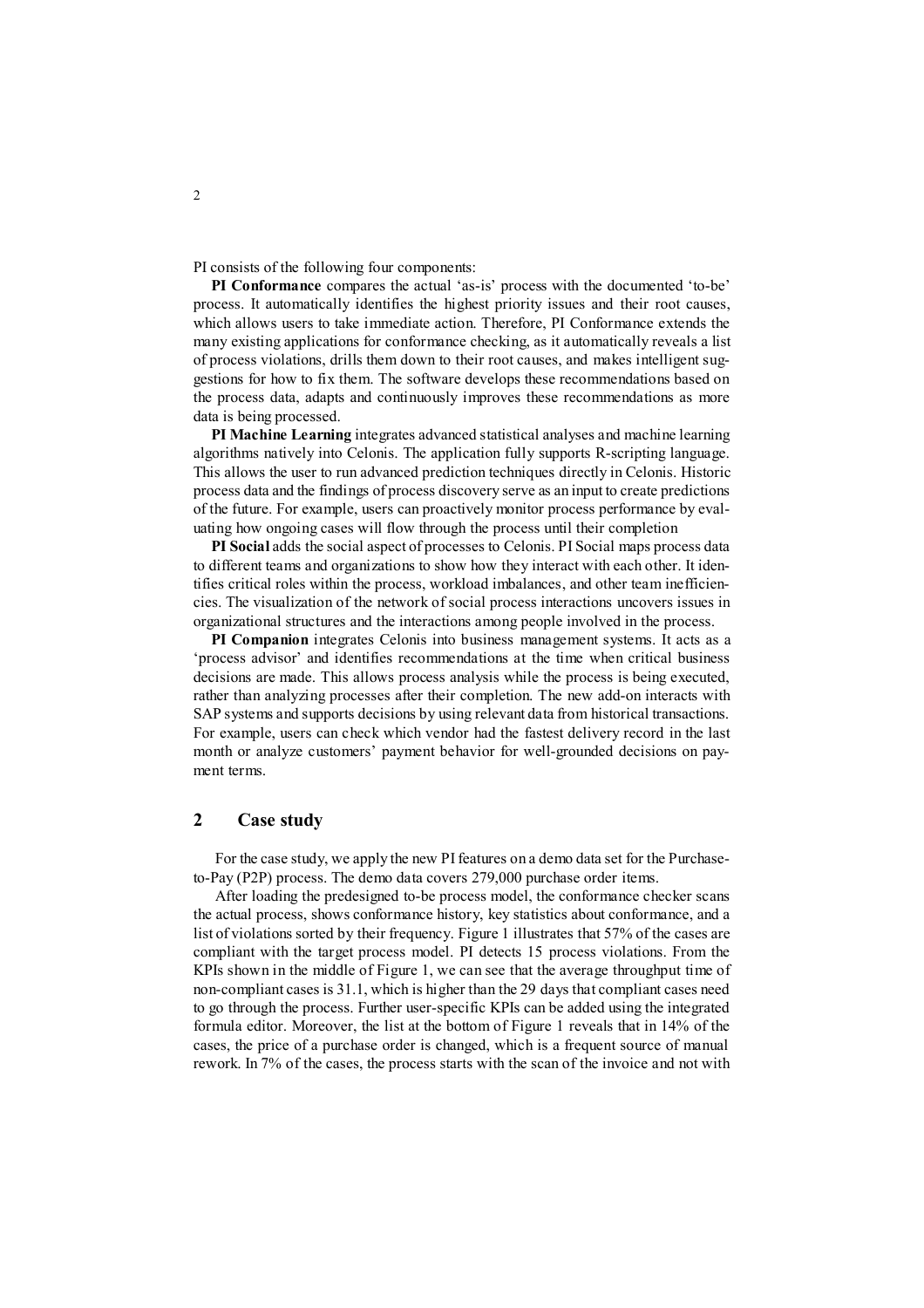the creation of a purchase order item/requisition item as defined in the uploaded 'to-be' process model. This process deviation is often caused by maverick buying violating corporate compliance. Acceptable violations can be added to a whitelist.



**Fig. 1.** PI Conformance reveals conformance trends over time, KPIs of compliant vs. non-compliant cases, and a list of most frequent violations.

More information about each violation can be retrieved by clicking on the items in the list. Figure 2 refers to a violation, where the procurement process starts with the scan of the invoice. PI automatically displays possible root causes for this violation. For example, in 6,000 cases when the process starts with the scan of an invoice, the vendors Unisono AG, IDES Consumer Products, and six other vendors are involved in the transaction.

PI Machine Learning enables users to execute R-statements and to access R-libraries in Celonis. R-statements can be executed on the process data, for example, to calculate the 95% quantile of the throughput time for each vendor. Results are displayed in Celonis and can be re-used for filtering the process data or as input for further analyses.

In the social overview in Figure 3, information about the people working in the process and their collaboration is displayed. By clicking on a specific user, PI Social shows several performance measures, e.g., the number events per day for the Team 2 (35 users) is 226 and their throughput time is 718.8 hours.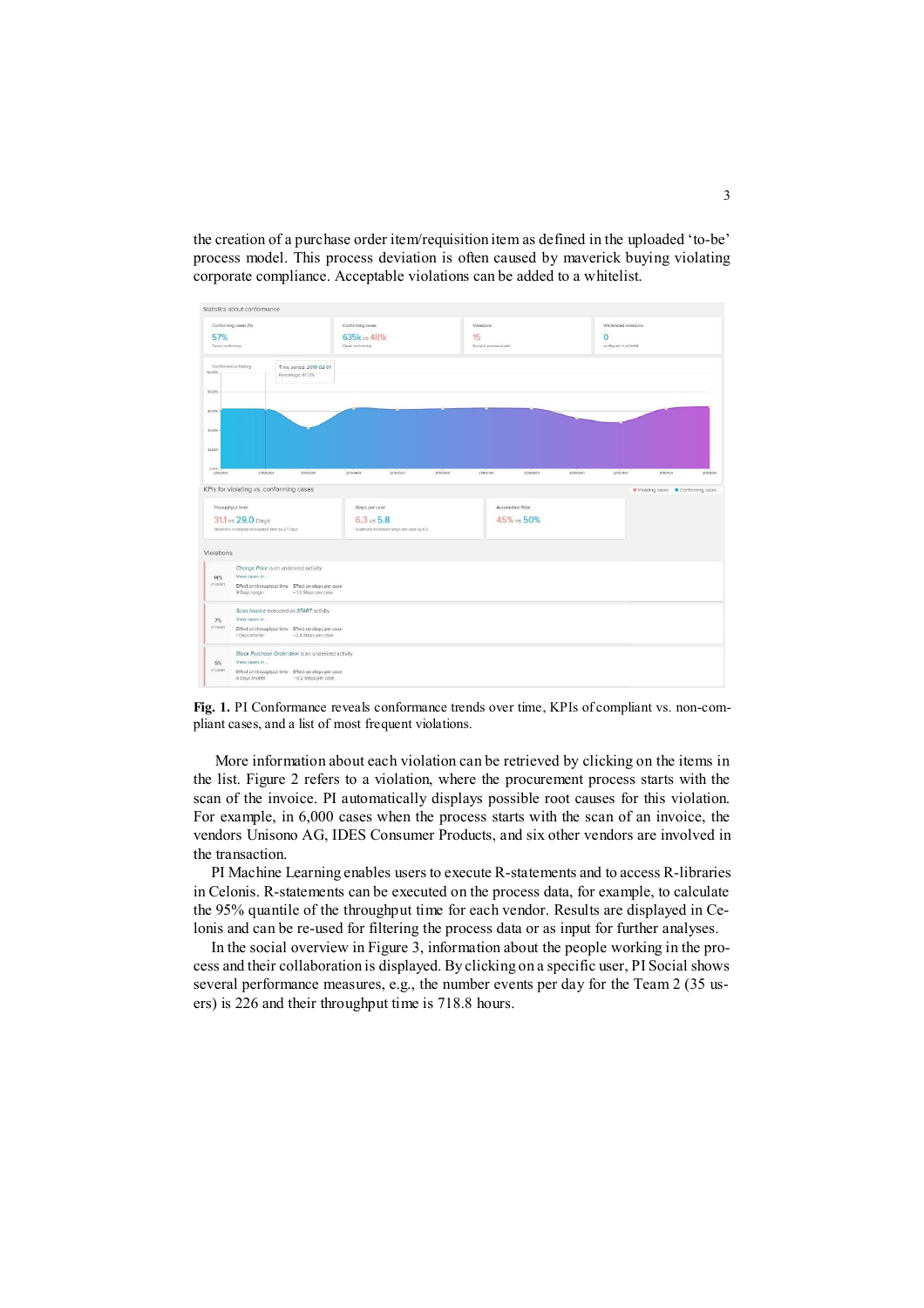| Violation                                                                                                   |                                                                                |                                                                                                                                          |            |                          |                               |            |                    |
|-------------------------------------------------------------------------------------------------------------|--------------------------------------------------------------------------------|------------------------------------------------------------------------------------------------------------------------------------------|------------|--------------------------|-------------------------------|------------|--------------------|
| Violation cases (%)<br>7.0%<br>Percentage of cases with this.<br>violation                                  | Violation history<br>30000<br>25000<br>20000                                   |                                                                                                                                          |            |                          |                               |            |                    |
| Violation cases<br>77,980<br>Number of cases with this<br>viciation                                         | 15000<br>10000<br>5000<br>$\Omega$<br>2016-02-01<br>2016-01-01                 | 2016-03-01<br>2016-04-01<br>2016-05-01                                                                                                   | 10-30-3100 | 2016-07-01<br>2016-08-01 | 2016-09-01<br>2016-10-01      | 2016-11-01 | 2010-12-01         |
| Violation effect on KPIs<br>Throughput time<br>27.6 vs 29.0 Days<br>Violating cases vs. non-violating cases |                                                                                | Steps per case<br>5.0 vs 5.8 Events<br>Number of events performed in this violation vs conforming cases                                  |            |                          | Automotion Rate<br>70% vs 50% |            |                    |
| Possible root causes for violation<br>$\boxed{P}$<br>PI configuration                                       |                                                                                |                                                                                                                                          |            |                          | Sort by correlation strength  |            | Sort by violations |
| Name<br>6k<br>Violations                                                                                    |                                                                                | Unisono AG, IDES Consumer Products, Sapsota Company Limited, SCT Inc., SKF Americas, C.E.B. BARCELONA, PAQ Deutschland GmbH, MOBILE Inc. |            |                          |                               |            |                    |
| City<br>8k<br>Violations                                                                                    | ATLANTA, Pfungstadt, DENVER, Nordenham, NEWARK, Manheim, SIOUX CITY, Barcelona |                                                                                                                                          |            |                          |                               |            |                    |
| Material Group<br>18k<br><b>Materiana</b>                                                                   |                                                                                |                                                                                                                                          |            |                          |                               |            |                    |

**Fig. 2.** Detailed information about a process violation through maverick buying, including the conformance trend over time (upper right), process KPIs (in the middle), and a list of root causes for this violation (at the bottom).

| Select user(s) (35)                                                        |                                                        |                                                           | Timefreme<br>All lime                           | From:<br>$+ 1016-06-30$                        | To<br>$\sim$<br>2016-12-31 | $\overline{\Box}$ | 券        |
|----------------------------------------------------------------------------|--------------------------------------------------------|-----------------------------------------------------------|-------------------------------------------------|------------------------------------------------|----------------------------|-------------------|----------|
| Search or select a user from the chart to view their tasks and performance |                                                        |                                                           |                                                 |                                                |                            |                   |          |
| <b>Sales Europe</b>                                                        |                                                        |                                                           |                                                 |                                                |                            |                   | $\alpha$ |
|                                                                            |                                                        |                                                           |                                                 |                                                |                            |                   |          |
| Throughput time<br>Events per day                                          |                                                        |                                                           |                                                 |                                                | Few<br>m                   |                   | Many     |
|                                                                            |                                                        | Seen !!<br><b>Section</b><br>-<br>÷                       | ÷                                               |                                                |                            |                   |          |
| Ignore user View cases in<br><b>Go to profile</b>                          |                                                        | $\overline{\phantom{a}}$<br>منو<br><b>HANT</b>            | $\overline{\phantom{a}}$<br>فلملبأ              |                                                |                            | ciose X           |          |
| Team1                                                                      |                                                        |                                                           |                                                 |                                                |                            |                   |          |
| Events                                                                     | <b>Activities</b>                                      | Throughput time                                           | Cases come from                                 | Cases go to                                    |                            |                   |          |
| 226 per day                                                                | 6 per day                                              | <b>718.8 hours</b>                                        | Batch, Team4 and Team12<br>in £25 of all lines. | Batch, Team3 and Team9<br>11.42% of all times. |                            |                   |          |
| The average number of events per day.                                      | The average number of different activities<br>per say. | The average and to and firmsplayd firm<br>of users views. | ð                                               |                                                |                            | $-2$ ion $+$      |          |

**Fig. 3.** Performance analysis of the process participants using PI Social.

PI Companion embeds Celonis in the front end of the business application, e.g., in the SAP Business Client as shown in Figure 4. This enables users to include insights from process mining into their daily operational business. While working in SAP, PI intelligently creates selections based on the input made by the SAP user and shows realtime insights into the process data. For instance, when purchasing a new material, users can immediately evaluate the delivery performance of the vendors in the side panel to choose the best performing vendor.

4